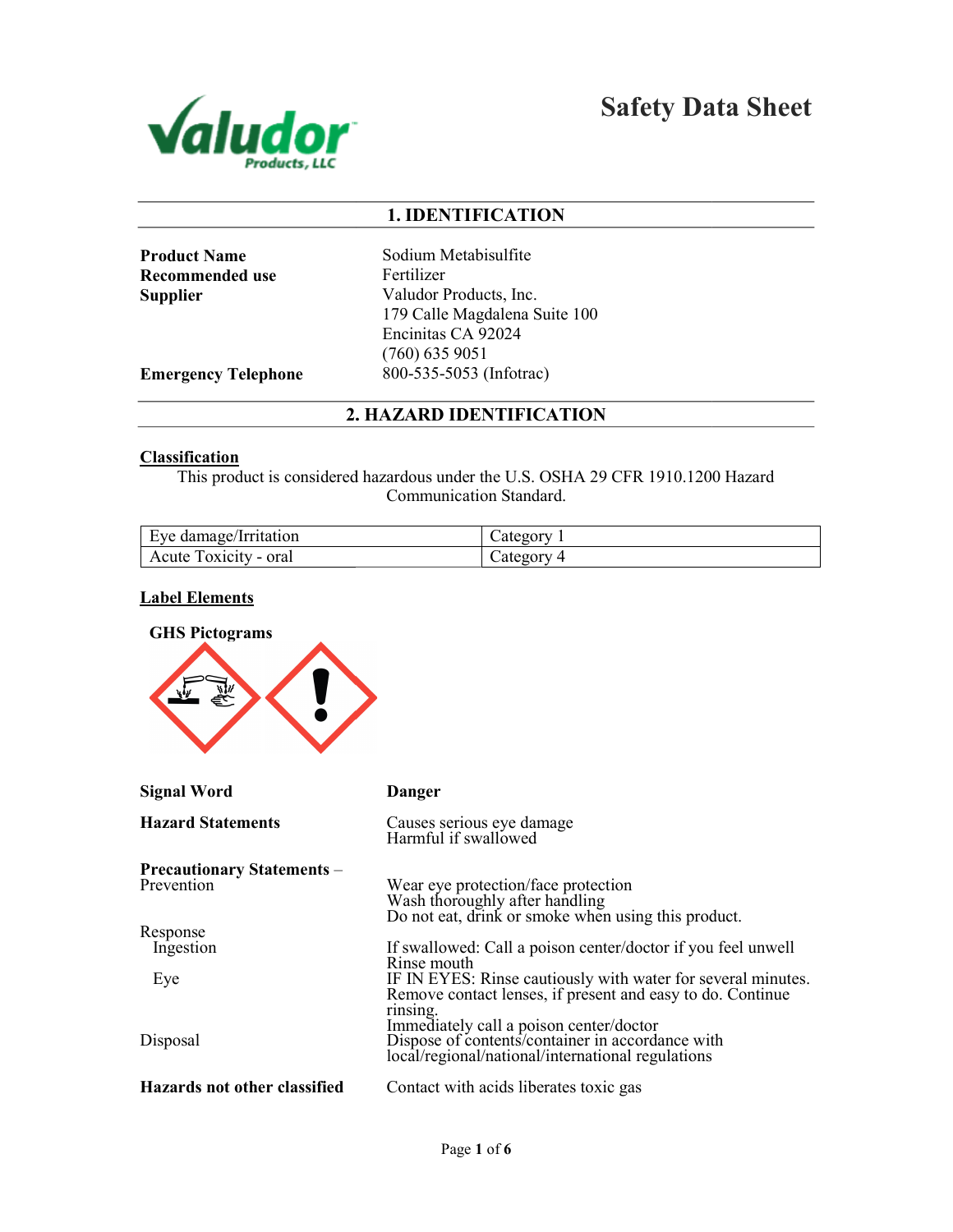## 3. COMPOSITION / INFORMATION ON INGREDIENTS

| <b>Substance</b>                             |                                                                                                                                                                                                               |  |  |  |
|----------------------------------------------|---------------------------------------------------------------------------------------------------------------------------------------------------------------------------------------------------------------|--|--|--|
| Sodium Metabisulfite<br><b>Chemical Name</b> |                                                                                                                                                                                                               |  |  |  |
| <b>Synonym</b>                               | Disodium disulphite, Disulfurous acid, disodium salt                                                                                                                                                          |  |  |  |
| <b>Formula</b>                               | Na2O5S2                                                                                                                                                                                                       |  |  |  |
| 190.11 $g/mol$<br>Molecular weight           |                                                                                                                                                                                                               |  |  |  |
| Cas No.                                      | 7681-57-4                                                                                                                                                                                                     |  |  |  |
| 96.5-100%<br>Concentration                   |                                                                                                                                                                                                               |  |  |  |
|                                              | <b>4. FIRST-AID MEASURES</b>                                                                                                                                                                                  |  |  |  |
| <b>First Aid Measures</b>                    |                                                                                                                                                                                                               |  |  |  |
| <b>Eye Contact</b>                           | Immediately rinse with plenty of water. Remove contact<br>lenses, if present and easy to do so. Keep eye wide open<br>while rinsing. Continue rinsing for 15 minutes. Call a doctor/<br>physician immediately |  |  |  |

Skin Contact **Wash off** immediately with plenty of water. Remove all contaminated clothes and shoes. If skin irritation persists, call a doctor/physician

Inhalation Remove to fresh air. If not breathing, give artificial respiration. If breathing is difficult, give oxygen. Get medical attention.

Ingestion If swallowed, give several glasses of water to drink. Do NOT induce vomiting. Never give anything by mouth to an unconscious person. Get medical attention.

## Most important symptoms/effects, acute and delayed

Symptoms No information available

# 5. FIRE-FIGHTING MEASURES

Suitable extinguishing Media Use any means suitable for extinguishing surrounding fire.

## Specific Hazards Arising from the chemical

Hazardous combustion products Thermal decomposition can lead to the release of irritation or toxic gases and vapors; including and not limited to: Sodium Oxides Sulfur Oxides

#### Protective equipment and precautions for fire-fighters

As in any fire, wear self-contained breathing apparatus pressure-demand, MSHA/NIOSH (approved or equivalent) and full protective gear.

# 6. ACCIDENTAL RELEASE MEASURES

#### Personal precautions, protective equipment, and emergency procedures

Personal precautions Avoid contact with eyes, skin and clothing. Avoid breathing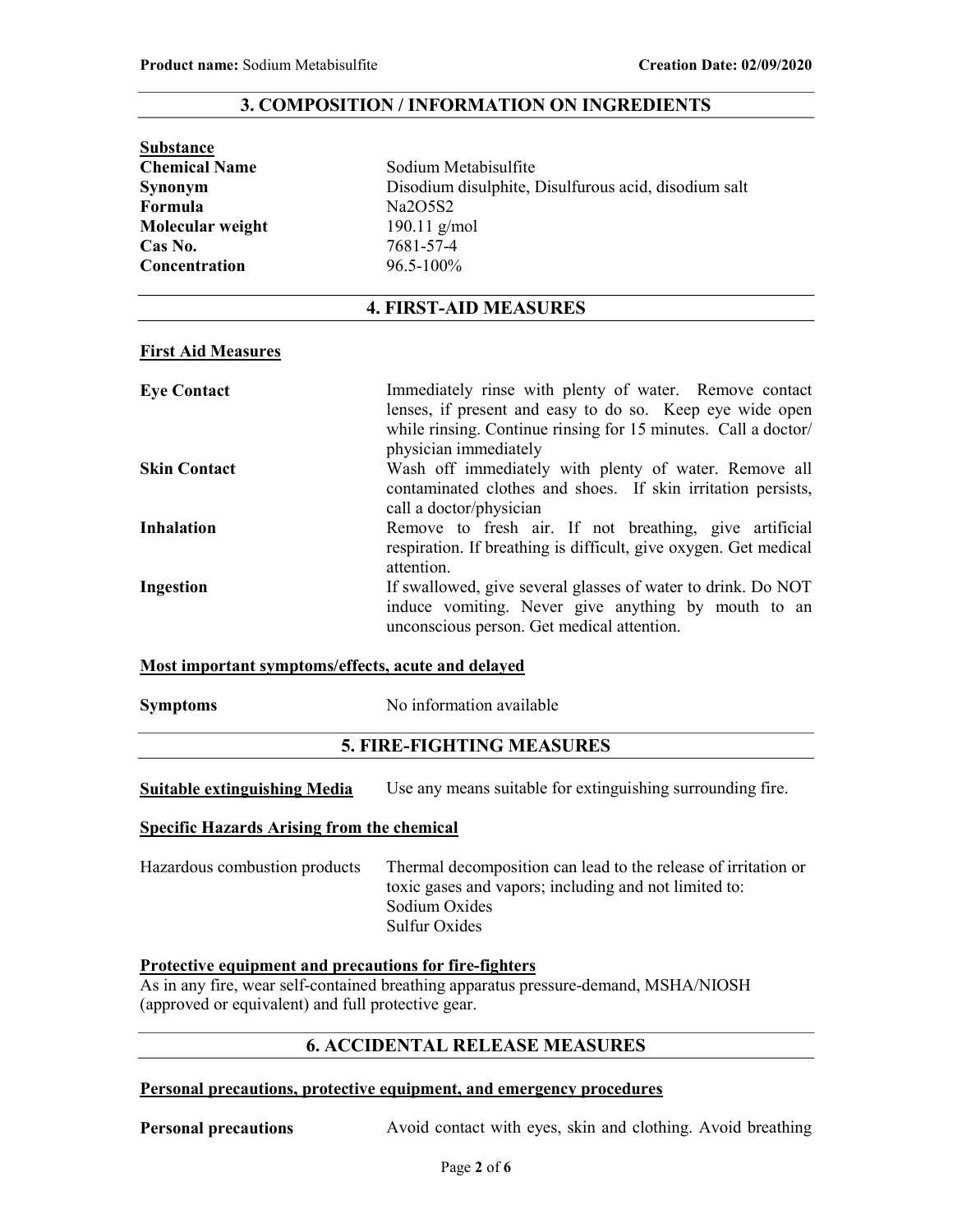vapors or mists. Use personal protection recommended in Section 8. Ensure adequate ventilation.

## Methods and materials for containment and cleanup

| <b>Methods for clean-up</b>      | Sweep or vacuum up and place in an appropriate closed |  |
|----------------------------------|-------------------------------------------------------|--|
|                                  | container. Keep unauthorized personnel away. Avoid    |  |
|                                  | generating dust.                                      |  |
| <b>Environmental Precautions</b> | Prevent entry into waterways or sewers                |  |
|                                  |                                                       |  |

# 7. HANDLING AND STORAGE

#### Precautions for safe handling

Do not breathe dust. Avoid contact with eyes, skin and clothing. Do not ingest. Wear eye/face protection. Do not use in areas without adequate ventilation. Use personal protective equipment recommended in section 8. Wash thoroughly after handling. Remove and wash contaminated clothing before re-use. Do not eat, drink or smoke when using this product. Clean equipment and work area regularly.

#### Conditions for safe storage, including any incompatibilities

Store in a cool/low-temperature, well-ventilated, dry place. Keep containers closed and labeled when not in use.

## 8. EXPOSURE CONTROLS / PERSONAL PROTECTION

## Exposure Guidelines

| Component     | Cas no.   | <b>ACGIH TLV</b>        | <b>OSHA</b> | <b>NIOSH</b>                  |
|---------------|-----------|-------------------------|-------------|-------------------------------|
| Sodium        | 7681-57-4 | TWA: $5 \text{ mg/m}$ 3 | -           | TWA: $5 \text{ mg}/\text{M}3$ |
| Metabisulfite |           |                         |             |                               |

# Appropriate engineering controls

Ensure adequate ventilation, especially in confined areas. Consider the potential hazards of this material, applicable exposure limits, job activities and other substances in the work place when designing controls and selecting personal protective equipment.

## Personal Protective Equipment

| <b>Eye/face protection</b>    | Use chemical safety goggles                                                                                                                                            |  |  |
|-------------------------------|------------------------------------------------------------------------------------------------------------------------------------------------------------------------|--|--|
| <b>Skin protection</b>        | Choose the appropriate protective clothing and gloves based<br>on the tasks being performed to avoid exposure to skin.                                                 |  |  |
|                               | Wear protective gloves. Wear long sleeved protective<br>clothing                                                                                                       |  |  |
| <b>Respiratory protection</b> | Not required under normal circumstances. If exposure<br>limits are exceeded or if irritation or other symptoms are<br>experienced use a NIOSH/MSHA approved respirator |  |  |
| <b>Hygiene Measures</b>       | Handle in accordance with good industrial hygiene and<br>safety practices. Do not eat, drink or smoke when using this<br>product.                                      |  |  |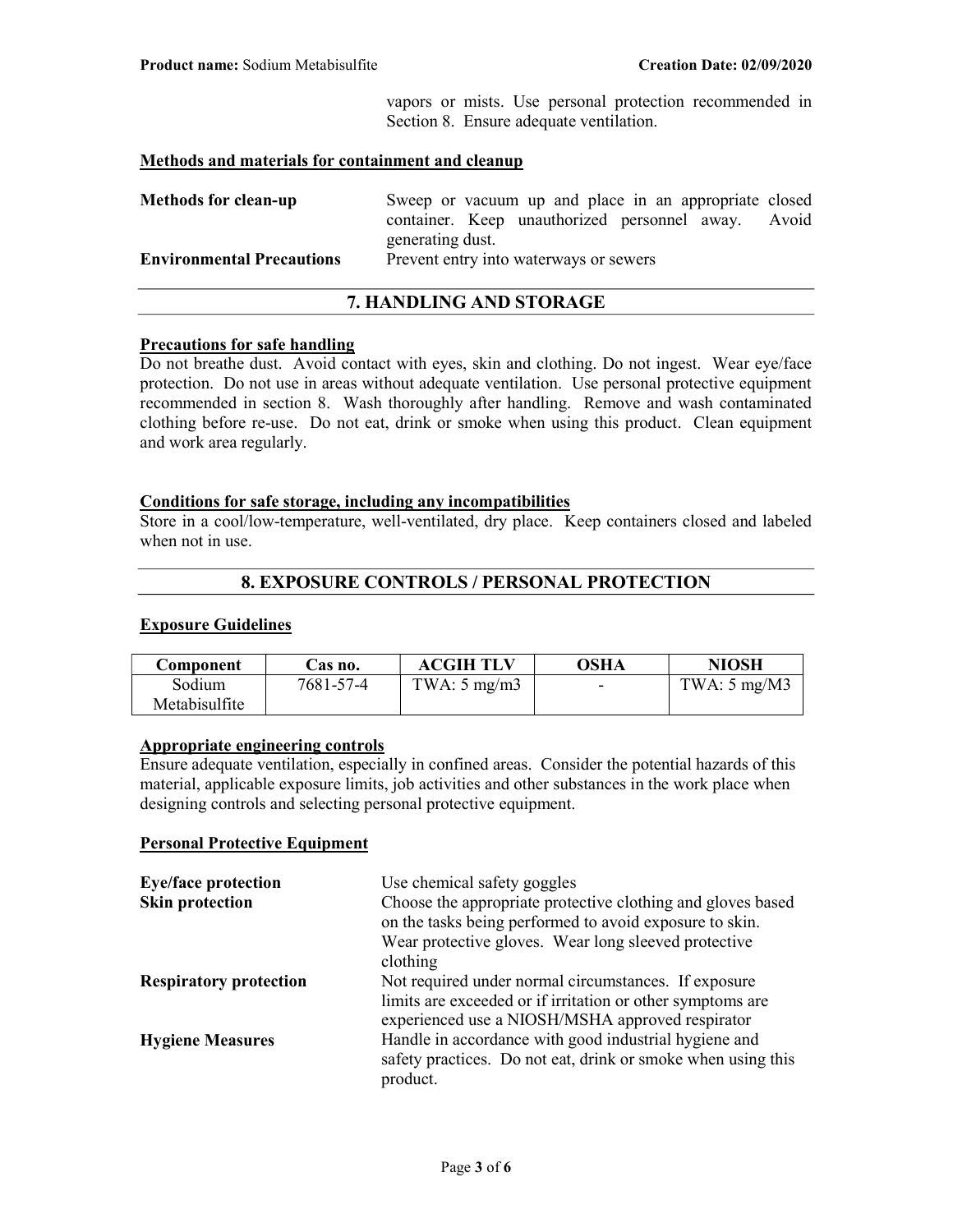# 9. PHYSICAL and CHEMICAL PROPERTIES

| Appearance                           | White powder             |
|--------------------------------------|--------------------------|
| <b>Physical state</b>                | Solid                    |
| Odor                                 | Pungent                  |
| Odor threshold                       | No information available |
| pН                                   | 4.38                     |
| Melting point / freezing point       | No Information available |
| <b>Boiling point / Boiling range</b> | Not applicable           |
| <b>Flash point</b>                   | Not applicable           |
| <b>Evaporation rate</b>              | Not applicable           |
| Flammability                         | No information available |
| <b>Flammability or explosive</b>     |                          |
| limits                               |                          |
| <b>Upper</b>                         | No information available |
| Lower                                | No information available |
| Vapor pressure                       | No information available |
| <b>Vapor density</b>                 | No information available |
| <b>Specific Gravity</b>              | 1.4                      |
| <b>Solubility in water</b>           | 667 g/L @ 25C            |
| <b>Partition coefficient</b>         | No information available |
| <b>Auto-ignition temperature</b>     | No information available |
| <b>Decomposition temperature</b>     | No information available |
| <b>Viscosity</b>                     | No information available |
|                                      |                          |

# 10. STABILITY AND REACTIVITY

| <b>Reactivity</b>                            | None known under normal conditions.                                             |  |  |
|----------------------------------------------|---------------------------------------------------------------------------------|--|--|
| <b>Chemical stability</b>                    | Stable under ordinary conditions of use and storage.                            |  |  |
| <b>Possibility of hazardous</b><br>reactions | No data available                                                               |  |  |
| <b>Conditions to avoid</b>                   | Avoid dust formation. Avoid moisture                                            |  |  |
| Incompatible materials                       | Strong acids.                                                                   |  |  |
| <b>Hazardous decomposition</b><br>products   | Hazardous combustion can lead to the release of irritating<br>gases and vapors. |  |  |

# 11. TOXICOLOGICAL INFORMATION

# Information on likely routes of exposure

| Skin contact | May cause skin irritation                 |  |  |
|--------------|-------------------------------------------|--|--|
| Eye contact  | Causes serious eye damage                 |  |  |
| Inhalation   | May cause irritation of respiratory tract |  |  |
| Ingestion    | Harmful if swallowed                      |  |  |

Symptoms related to the physical chemical and toxicological characteristics No information available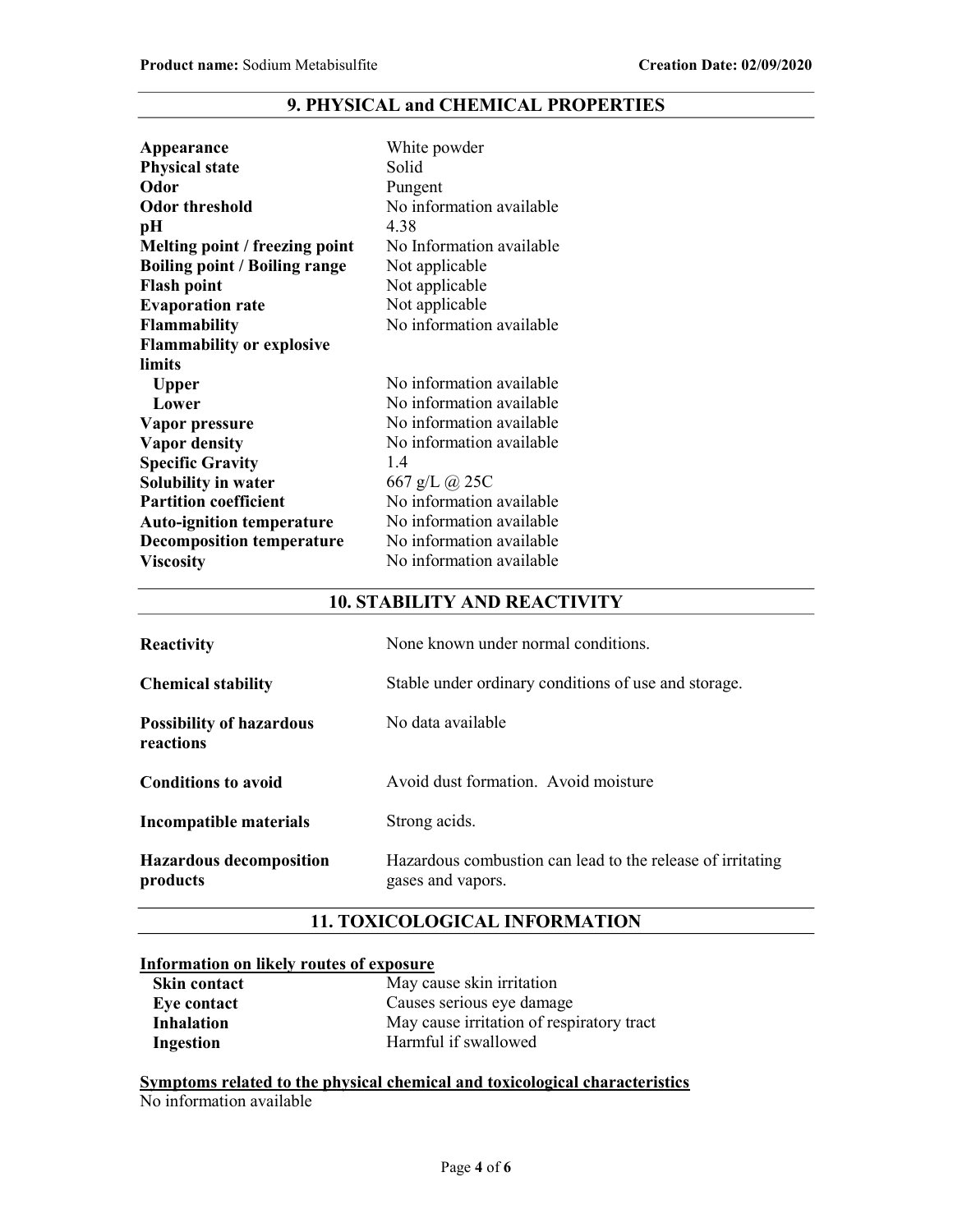# Delayed and immediate effects and also chronic effects form short and long-term exposure

| <b>Skin damage/irritation</b>   | Not classified            |
|---------------------------------|---------------------------|
| Eye damage/irritation           | Causes serious eye damage |
| <b>Sensitization</b>            | Not classified            |
| <b>Mutagenic effects</b>        | Not classified            |
| Carcinogenicity                 | Not classified            |
| <b>Reproductive toxicity</b>    | Not classified            |
| <b>STOT</b> – single exposure   | Not classified            |
| <b>STOT</b> – repeated exposure | Not classified            |
| <b>Aspiration hazard</b>        | Not classified            |

## **Acute Toxicity**

## Component information

| Component     | <b>Cas-No</b> | LD50 Oral     | LD50 Dermal             | LC50 Inhalation |
|---------------|---------------|---------------|-------------------------|-----------------|
| Sodium        | 7681-57-4     | $1,540$ mg/kg | $> 2,000 \text{ mg/kg}$ | $>$ 5 mg/L      |
| Metabisulfite |               |               |                         |                 |

# 12. ECOLOGICAL INFORMATION

Ecotoxicity Should not be released to environment

| Component            | <b>Freshwater Fish</b>  | <b>Freshwater Algae</b>      | Water Flea            |
|----------------------|-------------------------|------------------------------|-----------------------|
| Sodium Metabisulfite | LC50: $>100$ mg/L 96 hr | EC50: $48.1 \text{ mg/L}$ 72 | EC50: $88.76$ mg/L 48 |
| 7681-57-4            |                         | hr                           | hr                    |

| Persistence and degradability    | No information available |
|----------------------------------|--------------------------|
| <b>Bioaccumulative potential</b> | No information available |
| <b>Mobility in soil</b>          | No information available |
| <b>Other adverse effects</b>     | No information available |

## 13. DISPOSAL CONSIDERATIONS

Waste Disposal Methods Processing, use or contamination of this product may occur during product use. Accordingly, it is the responsibility of the user to determine the proper disposal methodologies. Consult the appropriate state, regional or local regulations to ensure complete and accurate classification. Dispose of contaminated packaging in accordance with local regulations.

## 14. TRANSPORT INFORMATION

| <b>DOT</b>  | Not regulated |
|-------------|---------------|
| <b>IATA</b> | Not regulated |